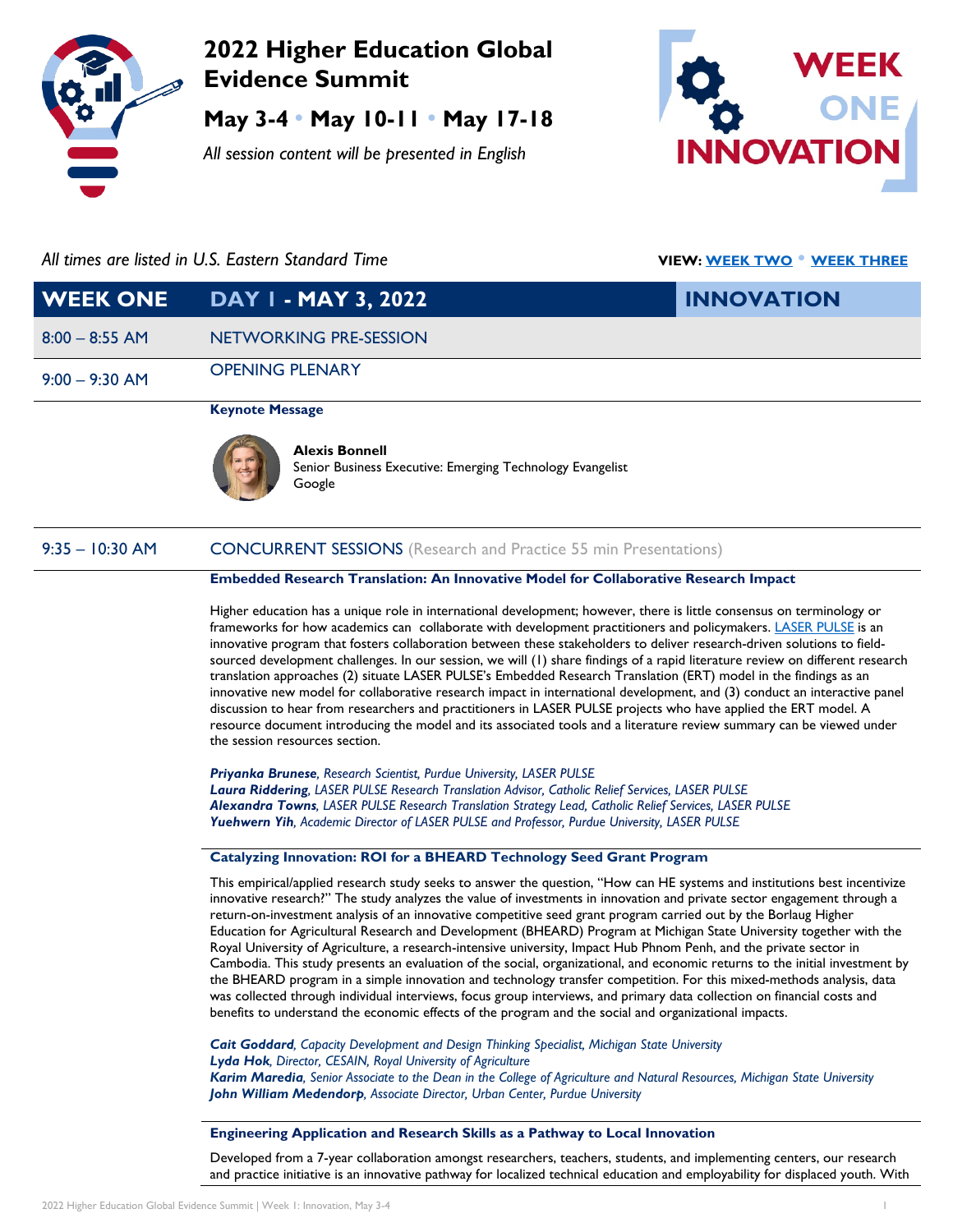a focus on street youth, refugees, and internally displaced peoples, this panel discussion will guide you through three areas:

- Active, Blended, Collaborative, and Democratic (ABCD): Our student-facing component combines curriculum, pedagogy, and social-emotional learning, resulting in higher attainment and agency for learners.
- Localized Engineering in Displacement (LED): The teacher-focused component collectivizes local teachers' expertise and prioritizes their relevant knowledge.
- Research: We rethink how different institutions coordinate to conduct research led by displaced students.

By participating in this discussion, you will learn ways to engage theories of critical pedagogy, community-of-practice, localized/indigenous knowledge, and assets of displaced youth to solve community challenges and translate skills to career pathways. We encourage you to review our additional materials under our session resources.

*Jennifer DeBoer, Associate Professor, Purdue University Sally Kimani, Program Coordinator, Tumaini Innovation Center Juvenal Mbonihankuye, Project Director, Youth, Education, and Sports (YES) Dhinesh Radhakrishnan, Postdoctoral Research Associate, Purdue University*

#### **Innovating Global Partnerships and Research Leadership Programs for Higher Education Transformation**

This session will address how equitable global partnerships coupled with individual leadership strengthening programs can be structured to lead to innovation and higher education transformation. We will examine the effectiveness of the Alliance for African Partnership's (AAP) framework and draw on evidence from three case studies of AAP-supported initiatives. AAP—a consortium of 10 African universities, an African-based think tank, and Michigan State University—is testing the contention that equitable partnerships are necessary for catalyzing innovation in higher education research, teaching, and outreach. This approach taps into a broad paradigm shift among development donors and practitioners towards global partnerships in which knowledge flows in both directions, local priorities take center stage, and each partner brings their complementary strengths. Attendees will have the opportunity to engage with partnership case studies to explore what works, and lessons learned and dive deeper into partnership models.

*Sharon Hooper, Postdoctoral Research Associate, Michigan State University Amy Jamison, Co-Director, Alliance for African Partnership, Michigan State University Getrude Mphwanthe, Lecturer in Dietetics, Lilongwe University of Agriculture and Natural Resources Amelia Odo, Senior Lecturer, University of Nigeria-Nsukka*

### 10:30 – 10:45 AM BREAK

#### 10:45 – 11:40 AM CONCURRENT SESSIONS (Research and Practice 55 min Presentations)

#### **Internationalizing the English Curriculum: A Social Justice-Oriented Collaboration With Nepali Teachers**

Despite being a diverse country, Nepal's multilingual and multicultural composition is not addressed in the educational policies and programs, mainly due to a nation-building plan that dictates that Nepali should be the official language of Nepal. We will share a collaborative project that engaged U.S.-based graduate students who partnered with an English teacher in Nepal to co-design a unit of English language lessons. These lessons were subsequently delivered in her classroom with an aim to develop critical pedagogical awareness with a focus on social justice issues. The graduate students reconceptualized themselves as resources while also ensuring a two-directional knowledge exchange with the partner teacher in Nepal. We also found that our teacher-partner in Nepal moved between English, Nepali, and other indigenous languages by adopting a translanguaging approach (García et al., 2017). We argue in favor of a culturally sustaining pedagogical approach (Paris & Alim, 2017) that honors the linguistic and cultural resources that Nepali students and teachers bring with them to the classroom.

*Peter De Costa, Associate Professor, Michigan State University Laxmi Prasad Ojha, Doctoral Student, Michigan State University*

#### **Identifying African Universities' Research Management and Knowledge Transfer Needs Through Self-Assessment**

The global research funding ecosystem recognizes "Grand Challenges" facing the world, purportedly providing platforms for international research collaboration. However, many universities in less economically developed countries risk being marginalized in, or locked out of, global research consortia because they struggle to meet funders' administrative requirements. Since 2016, IREX has supported over 100 leaders from African Research Universities Alliance to build personal capabilities and their institutions' capacity for research management through training, fellowships, grant funding, and coaching to support institutional change. Synthesized data from over 50 participants will be presented with qualitative data from training exercises to provide a snapshot of capacity across several African institutions. Program alumni demonstrate how they have used data to tailor interventions and prioritize institutional performance improvement to complement aggregated data. Finally, program evaluation data will be shared, indicating that this data-informed approach to program design leads to positive institutional change.

*Tim Shorter, Senior Program Officer, IREX Paul Gonza, Research Manager, Infectious Diseases Institute, Makerere University Rebecca Ward, Senior Technical Expert, IREX*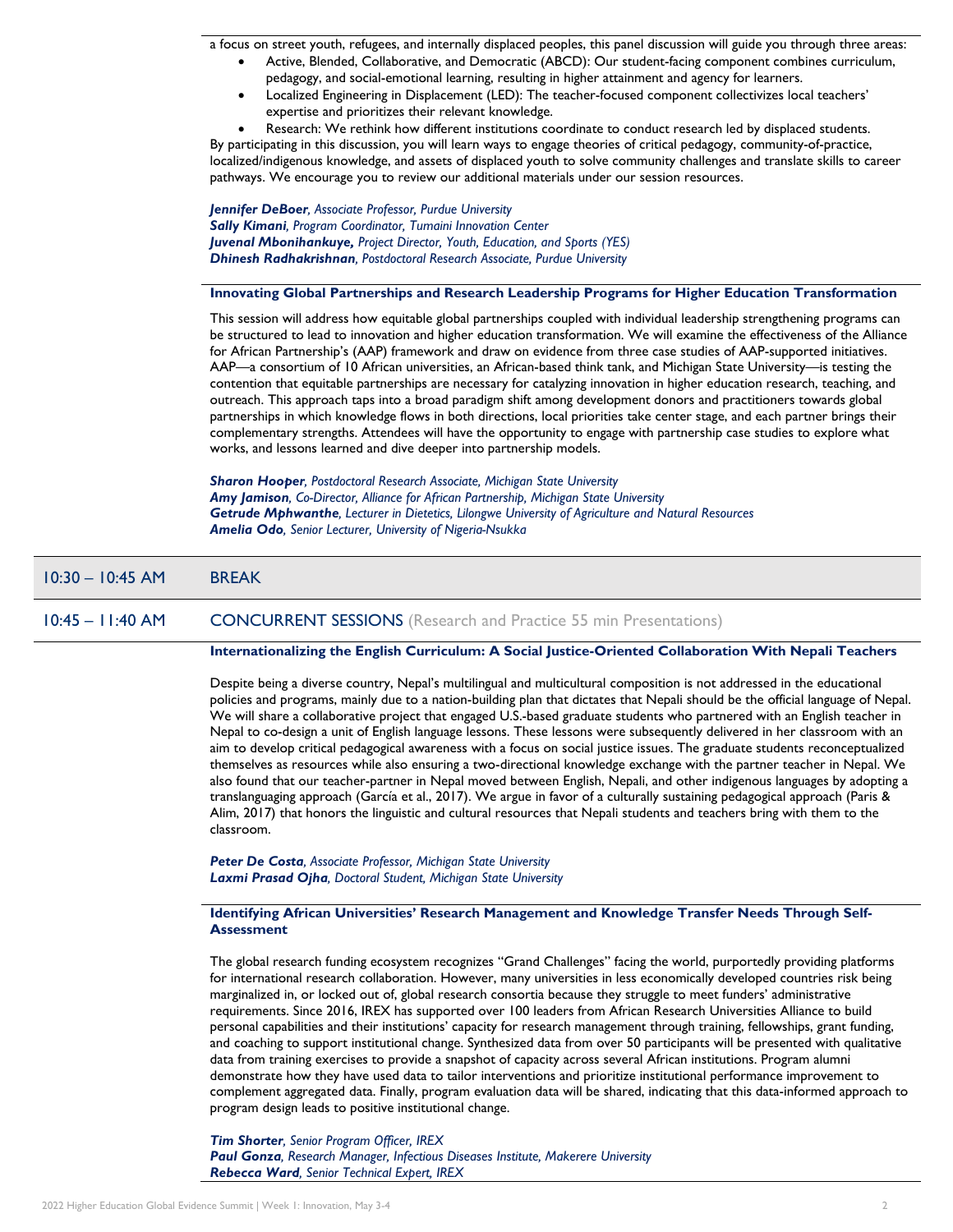#### **Addressing Needs of Agro-Processing MSME's: Project-Based Learning Approaches for University Students**

This session explores how higher education institutions can simultaneously skill students and develop innovations that meet the needs of industry, in this case, the food industry in Uganda. The presenters will show how they applied two approaches—human-centered design (HCD) and project-based learning (PBL) to engage students and address challenges faced by agro-processing medium, small, micro-industries. The presentation outlines challenges in student learning within the agro-processing industry and the proposed training models that can bridge the identified gaps. Through an interactive panel discussion, the team will share how HCD and PBL were employed to build innovation ecosystems that respond to the needs of external stakeholders and provide students with skills to apply theories to practice.

*Emmanuel Baidhe, Project Administrator, Makerere University Julia Kigozi, Senior Lecturer, Makerere University Isaac Oluk, Research and Development Lead, University of Kentucky*

#### **The Role of Higher Education Institutions in Strengthening Inclusive Innovation Ecosystems**

Over the years, Higher Education Institutions (HEIs) have been credited with knowledge generation and provision of education. In the 21st Century, HEIs are charged with the extra responsibility of enhancing operations of a knowledge economy. However, there is little emphasis on their role in strengthening innovation ecosystems. How can HEIs strengthen national and regional innovation systems in an inclusive, scaled, and sustainable manner? We answer this question by conducting a landscape assessment of six Counties in Kenya and obtaining primary data from youth, HEIs, the government, and the private sector. We leverage ongoing work with adolescent girls to model an inclusive, enabling environment. Policy dimensions are explored, and findings are used to co-create interventions that strengthen and synergize local and regional innovation networks using the Human-Centered Design process. This work informs the remodeling of HEIs to support employability and enhance the ecosystem of innovation to contribute to social and economic development.

*Alexander Kahi, Project Lead – Egerton, Egerton University Leapetswe Malete, Principal Investigator, Michigan State University Amos Njuguna, Project Lead – USIU, U.S. International University Marcy Hessling O'Neil, Project Lead – Gender, Michigan State University*

#### 11:40 AM – 12:00 PM BREAK

12:00 – 12:30 PM

#### LIGHTNING TALKS (30 min Discussions)

5-minute asynchronous pre-recorded presentations. Live 30-minute discussions with the presentation teams during the event.

#### **Enhancing HEI Teaching and Learning To Promote Research and Innovation**

Research is central to the mission of higher education institutions (HEIs). However, research can be disrespectful, irrelevant, and not actionable (Leith & McCreless, 2019). Researchers often neglect to place the user at the center of the work or employ a lean data collection and dissemination process. The talk will highlight a case at Ashesi University in Berekuso, Ghana, where university students were banned in 2014 from coming into the nearby town to conduct research with the same families, collect data, and often not share the results. Ashesi University and MIT D-Lab sought to address this ineffective and intrusive research problem with vulnerable communities as part of the NEXTi2i project under USAID's Accelerating Local Potential Program. The team addressed these challenges by teaching students, entrepreneurs, and practitioners about the Lean Research approach, emphasizing relevance, rigor, right-sizing, and respect in research.

*Gordon Adomdza, Associate Professor, Ashesi University Kendra Leith, Associate Director of Research, MIT D-Lab*

#### **Mental Health Capacity Building in Higher Education**

Mental health is an important issue facing higher education students globally. Higher education institutions have witnessed a sharp rise in students' mental health concerns, placing significant strain on services. In many cases, the rates of mental health issues far outpace the availability of services. In response to similar challenges at the New School, the Trauma and Global Mental Health Lab currently partner with Student Health Services to adapt and deliver a brief psychosocial intervention. Problem Management Plus (PM+) builds capacity for mental healthcare for students experiencing mild to moderate levels of distress. We explore how evidence-based capacity-building strategies can be used to increase the availability and accessibility of psychosocial support. In particular, this talk will present systems that integrate into excising education structures to provide educators and staff with sustainable models of mental health support.

*Adam Brown, Associate Professor and Vice Provost for Research, New School for Social Research*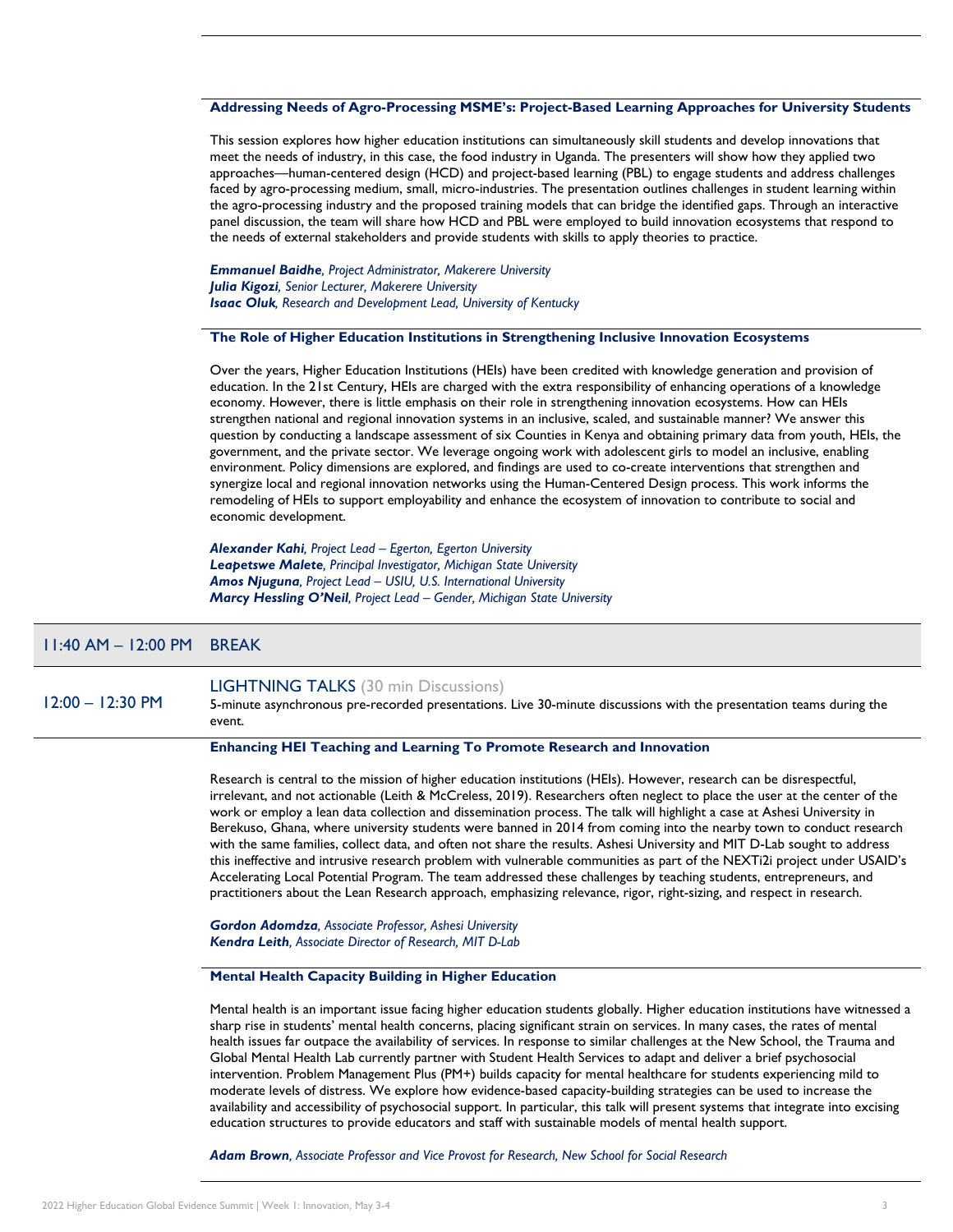#### **Lessons Learned in Incentivizing Academics To Participate in USAID-Funded Research**

Increasing the participation of the academic community to contribute to actionable government-funded research is a challenge that requires understanding and managing incentives and expectations. While many USAID-funded activities may not directly contribute to the core academic incentive of generating publications that lead to tenure, the Research Technical Assistance Center (RTAC) experience demonstrates that there are other ways to incentivize faculty and student researchers to participate in conducting evidence-based research. These incentives include financial compensation but also non-monetary enticements. We discuss some of the barriers to engaging academics in implementing USAID-funded research and technical assistance and some of the incentives used to create a global network of researchers interested in implementing USAID work.

*Gabriela Alcaraz, Research Director, NORC at the University of Chicago, Research Technical Assistance Center Sutherland Miller III, Project Director, NORC at the University of Chicago, Research Technical Assistance Center*

#### **Coaching as a Tool for Success in Higher Education**

During this talk, we will suggest how to support innovativeness within higher education institutions via implementing a coaching program, through a case study example of a coaching program for the Makerere University College of Agricultural and Environmental Sciences' (CAES) Innovation Scholars Program (ISP). Informed by data collected from previous ISPs working with Malawian universities and data from the current iteration with CAES in its second year, we explore the dramatic shifts that higher education must undergo to address both pressing challenges and take advantage of technological opportunities the need for innovation at the forefront. This includes a literature review, individual coach interviews, and monthly coaches' surveys and group meetings. We highlight best practices and practical takeaways on developing, implementing, and evaluating an effective higher education coaching model, addressing specific challenges that include bringing innovative practices into traditional education systems.

*Cait Goddard, Capacity Development and Design Thinking Specialist, Michigan State University Sera Gondwe, Lecturer and Business Economist, Lilongwe University of Agriculture and Natural Resources*

#### **Teaching Human-Centered Design to Kenyan Computer Science Students**

Digital technologies are transforming Kenya, but few Kenyan-born software developers play a significant role in building these technologies. Kenyans should be developing technical solutions to their country's problems. One way to achieve this is by providing these students with the skills needed to design digital solutions that respond to local people's needs. However, universities' computer science programs tend to prioritize developing students' technical skills over humancentered design approaches. This creative, interdisciplinary, and iterative process places humans at the center of technology development and increasingly develops innovative technologies. I have developed and implemented a short course that introduces Kenyan students to human-centered design to address this problem. In this lightning talk, I will discuss my experiences teaching this course. My observations suggest that the course encourages students to collaborate with students from other disciplines to imagine novel technical solutions to their everyday problems.

#### *Susan Wyche, Associate Professor, Michigan State University*

#### **Measurement of Capacity To Innovate Across Project Participants (During and Post-Project)**

Project management teams are encouraged to assess their programs' impact on a Higher-Education Institutions (HEI) postfunding. Teams must show evidence that participants possess a capacity (or rather competency) to apply research, engage local knowledge, and address local problems with innovative solutions. However, measuring "competency" to innovate is complex, requiring the collection of various artifacts across a project cycle, training of artifact reviewers, and conducting several review phases to analyze artifacts in two respects- cognition and application. This lightning talk will present a participatory process for measuring HEI contributions to innovation. Methods were installed to review various artifacts from project activities (e.g., field trip interviews, workshop diaries). The approach to collecting and assessing artifacts introduces practices that can be replicated across the international development arena. By the end of the presentation, attendees will learn about a process to measure competencies for innovation and scales for measuring these competencies.

*William Heinrich, Director, Orbis Mindset Timothy Silberg, Outreach Specialist, Michigan State University* 

12:30 – 1:00 PM GENERAL SESSION PLENARY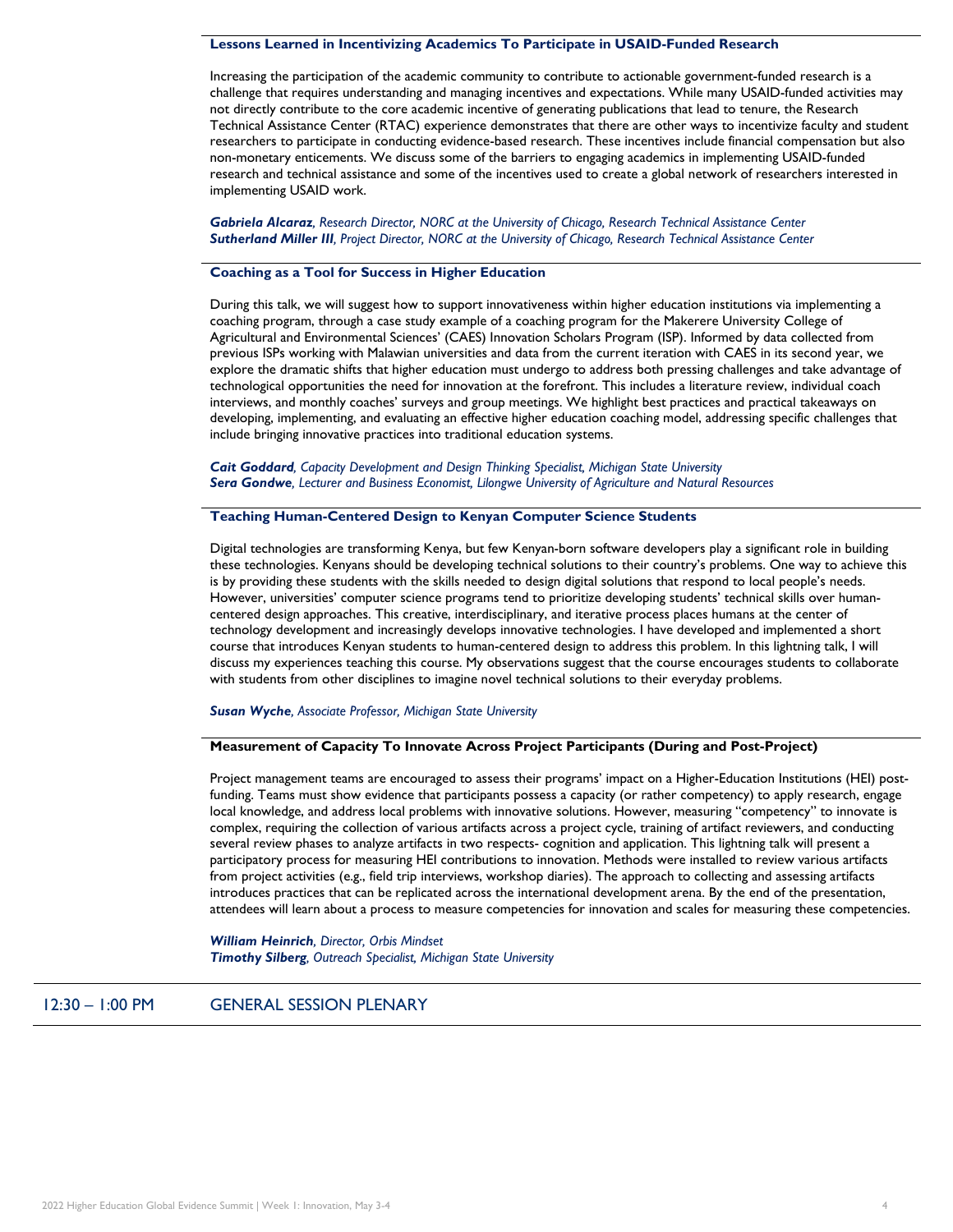# **WEEK ONE DAY 2 - MAY 4, 2022 INNOVATION**

# 9:00 – 9:30 AM OPENING PLENARY

9:30 – 10:25 AM CONCURRENT SESSIONS (Research and Practice 55 min Presentations)

# **Building Preservice Instructors' Capacity Through Collaboration During COVID**

Our team explores innovative efforts to adapt working modalities for collaboration between higher education institutions when in-person training is impossible. We will discuss strategies used to strengthen the capacity of preservice teaching faculty in the Philippines to deliver research-based, early literacy instruction in the context of multilingual education. Through an interactive panel discussion, you will learn about an approach to connect preservice teaching faculty in distant locations. You will also hear how to successfully co-develop teaching modules for a revised Early Childhood and Elementary Education program. We will explore how aligning preservice and in-service content and pedagogy training contributes to developing a cadre of teachers that can support each other in the implementation of evidence-based strategies for multilingual literacy instruction. We will also present creative technological techniques to overcome the challenges of a low-resource context, integrate active learning in virtual settings, and promote sustainable change.

*Marion Fesmire, Research Faculty, Inclusion and Literacy Specialist, Florida State University Ana H. Marty, Research Faculty, ECE and Literacy Specialist, Florida State University Kate Schell, Doctoral Student. Florida State University*

#### **Incentivising Research & Innovation Among African Higher Education Institutions in Conflict-Settings**

Higher Education Institutions (HEIs) are strategically placed to address information and data needs to inform development challenges in LMIC and localities. Research and innovation ecosystems in HEIs in low-income countries like those in Africa; however, HEIs that have been affected by conflict have unique challenges. We highlight these issues using the two-country case study involving South Sudan and Somalia. The session presentation and discussion will review several challenges, including the lack of investment in funding towards research & innovation, political instability and conflict, and the ethical review processes. We will also address challenges for women entrepreneurs from Muslim countries and homebound women who lack support, funding, and encouragement. You will also learn tips and recommendations from these two case studies from male and female scholars.

*Angella Atukunda, Research Manager, Makerere University, ResillientAfrica Network Nathan Tumuhamye, Director of Operations, Makerere University, ResillientAfrica Network*

#### **Research to Practice: How Investments in HEIs Support Innovation and Development**

USAID's investments in higher education can increase innovation and evidence-based policy-making in the countries where USAID has a presence. However, the timeline for the realization of such results can take time. To examine the long-term impacts of these investments, we employ quasi-experimental and mixed methods to conduct long-term retrospective evaluations of two programs. Partnerships for Enhanced Engagement in Research (PEER) is a grant program that funds scientists in USAID partner countries to conduct research activities to solve development problems locally. The Higher Education Solutions Network (HESN) program engaged seven university development labs to strengthen the role of HEIs in development. This panel discussion will present the findings of both studies, focusing on what works in terms of research translation for community development and policy-making. Attendees will learn about the long-term evidence supporting both activities beyond what can be detected at the close of the program.

*Danice Guzmán, Associate Director, Evidence and Learning, University of Notre Dame Lila Khatiwada, Senior Research Associate, University of Notre Dame Audrey-Marie Moore, Principal Researcher, Mathematica Policy Research Josh Meuth Alldredge, Research Analyst, Mathematica Policy Research*

#### **Assessing HEI-led Innovation and Entrepreneurial Ecosystems: Pilot Testing in Four Countries**

One of the learning priorities in the USAID 2022-2026 Learning Agenda relates to effectively measuring change and transformation at the local system level. Assessing change within local systems of innovation and entrepreneurship, or "local innovation ecosystems," is challenging yet essential for interventions that seek to strengthen these ecosystems and improve their performance. This session will share the process and early results of pilot testing diagnostic approaches designed to assess the capacity and performance of innovation and entrepreneurial ecosystems based at and/or driven by higher education institutions (HEIs) in LMICs. Researchers from the Massachusetts Institute of Technology working on the USAID-funded ASPIRE project (under BRIDGE-Train) and the University of Notre Dame's Pulte Institute for Global Development working in the USAID-funded Supporting Holistic and Actionable Research in Education (SHARE) will present their lessons learned from piloting closely related innovation ecosystem diagnostics in Guatemala, Kenya, Indonesia, and the Philippines.

*Elias Damtew Assefa, Postdoctoral Associate, Massachusetts Institute of Technology D-Lab Elizabeth Dolan, Research Associate, University of Notre Dame*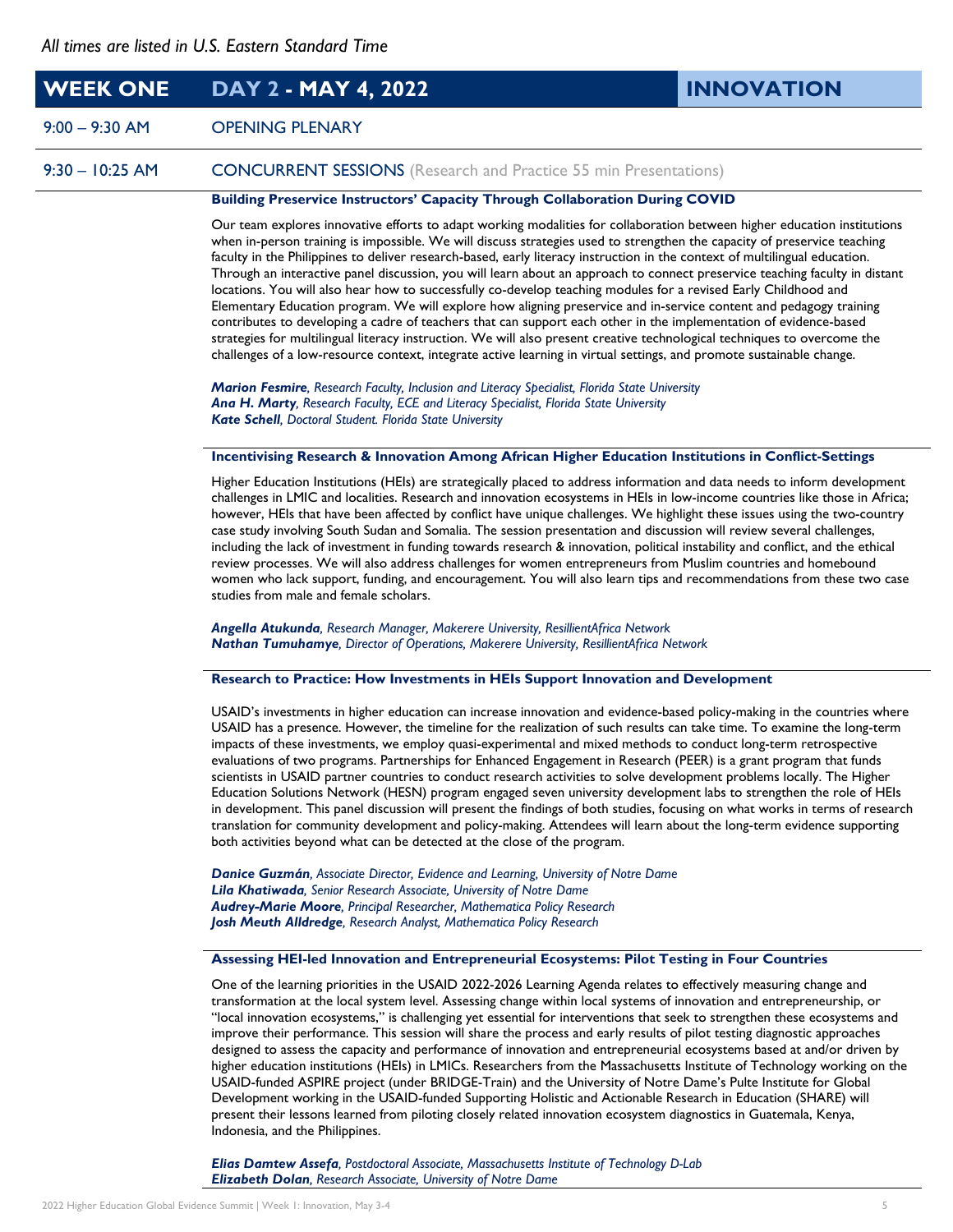*Elizabeth Hoffecker, Research Scientist and Lead of the Local Innovation Group, Massachusetts Institute of Technology D-Lab John Muthama, Professor, Faculty of Science and Technology, University of Nairobi*

#### **The Innovation Scholars Program: A Higher Education Institutional Capacity Development Story**

USAID's Edulinks and HELIX APS identified the Innovation Scholars Program (ISP) as an innovative model for capacity development for higher education institutions (HEI). Separate USAID mechanisms funded the ISP at three African universities in two countries. Our goal is to share findings by telling the ISP story, followed by audience questions, critique, and discussion about what does (and does not) work to improve organizational performance in HEI core missions to drive economic growth and social impact. ISP leaders from three African HEIs and MSU will interact with participants after presenting evidence that the ISP (1) strengthens individuals' capacities to use new tools to produce innovation in education, student success, outreach, and research; (2) strengthens institutional capacity to craft culture(s) of innovation by training individuals to identify problems and create inclusive solutions; and (3) triggers system impact by strengthening the relevance of HEIs, establishing cohorts of innovators, and growing communities of practice.

*John Bonnell, Director, Borlaug Higher Education for Agricultural Research and Development (BHEARD) Program & CAES ISP, Michigan State University*

*Jackline Bonabana-Wabbi, Associate Professor and Program Manager, CAES-ISP, Makerere University Emmanuel Kaunda, Professor and Vice-Chancellor, Lilongwe University of Agriculture and Natural Resources David Mkwambisi, Associate Professor and Director of MUST Institute of Industrial Research and Innovation, Malawi University of Science and Technology*

#### 10:25 – 10:45 AM BREAK

# $10:45 - 11:15$  AM POSTER SESSIONS - PRESENTER LIVE Q & A (30 min Q & A)

Asynchronous pre-recorded poster presentations. Live 30-minute Q & A with the presentation teams during the event.

#### **Supporting and Seeding Research and Innovation Within and Between Universities**

The study's objective was to implement a grant writing workshop, provide seed funding for grant proposals, and identify research partnerships and innovation areas between the two universities. Both institutions' senior research faculty presented a hybrid grant writing workshop to the University of Nigeria, Nsukka faculty, and doctoral students from March 22-25, 2021. Following the workshop, the investigators developed a call for grant proposals for pilot grants. Faculty from both universities selected 7 of 26 applications to award grant funding. Based on the success of the grant writing workshop, the Director of Research at the UNN has committed funding to develop a Writing Center, with technical support from the Michigan State University Writing Center. Skills development to enable partners to be true research partners, provision of seed funding for pilot data, and matchmaking potential research colleagues can lead to sustainable institutional growth and innovation between and across institutions.

*Rebecca Malouin, Director, Michigan State University Amelia Odo, Senior Lecturer, University of Nigeria, Nsukka*

#### **Diagnostic Tool to Assess Innovation Readiness in Philippine Higher Education Institutions**

The proposed poster presentation will focus on the design, implementation, and benefits of an institutional diagnostic tool (IDT) for Higher Education Institutions (HEIs). The poster will capture the methodology and results of the assessment developed with a local partner association of 112 public HEIs to measure their innovation capacity. The experience may be valuable to other countries facing similar challenges in answering the critical question on the innovation theme on how the coordination and governance of HEI systems can be improved to support private sector engagement and innovation ecosystems.

*Rossana Zetina-Beale, Senior Innovation Policy Analyst, RTI International Mir Shariff Tillah, Senior Education Adviser, USAID*

#### **Facilitating Scholars To Apply Human-Centered Design Thinking in CAES**

The CAES-ISP is an innovation scholars program supporting academic staff and top administrators of Makerere University's College of Agricultural and Environmental Sciences to develop innovative ways to enhance teaching and learning. The CAES-ISP offers the opportunity to academic staff to work as interdisciplinary teams to solve food-system problems that are relevant to food in Africa while at the same time offering the CAES leadership team an opportunity to reinvigorate the innovation culture within the College. It consists of 2 tracks: The Academic track and the Top Management track. It was built on the model that fosters Human-centered Design Thinking among scholars. It is implemented to contribute to 5 grand challenges, namely: preparing students effectively for changing international and local markets; preparing students for self-driven career paths; developing innovative technology for the market; strengthening CAES' influence in policy decision making, and developing a thriving CAES innovation environment.

*Jackline Bonabana-Wabbi, Associate Professor and Program Manager, CAES-ISP, Makerere University*